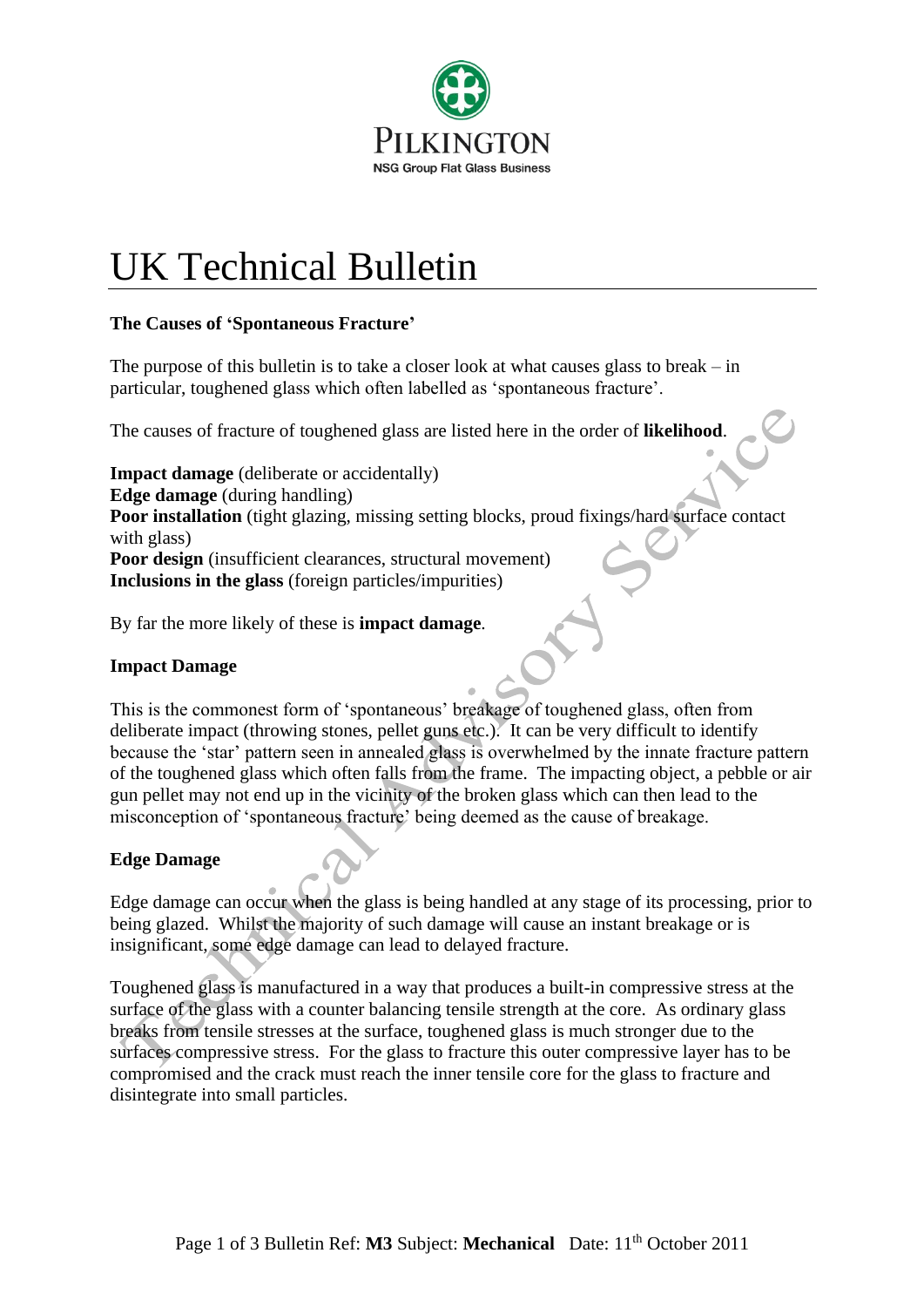It is possible for damage to penetrate close to the inner tensile zone without causing complete fracture. In many cases, the toughened glass may remain in a stable state permanently but on occasion, the damage is such that it destabilises the built-in stresses around the damaged area to an extent which can allow a static fatigue mechanism to operate and which causes complete fracture to occur at some time after the initial damage was caused. This fracture may be seconds or months away from actually occurring, however, this type of occurrence is relatively rare, most toughened glass will fracture at the time of damage or not at all.

#### **Poor Installation**

Most framing systems are designed so the glass is adequately supported giving no stress concentrations on the glass. However, incorrect installation or adding attachments to the frame may introduce unacceptable stress conditions into the glass. For example a raised hard surface in a frame, such as a screw not tightened fully, if in contact with the glass, may cause a breakage once the glass is subjected to a design loading, such as wind or a barrier loading.

#### **Poor Design**

Insufficient clearances for glazing or if there is structural movement of the building may result in glass deflecting beyond its limits and breaking. A twist being created by supporting arms which are not co-planar may also create a fracture in the glazing, particularly if bolts are being used to fix the glass in position.

## **Inclusions**

By far the most commonly attributed cause of toughened glass breakage is Nickel Sulphide Inclusions, as it is a convenient solution which exonerates the parties most closely involved with the contract. In reality, this is the least likely cause with quality glass supplied by reputable glass manufacturers such as Pilkington Group Limited.

Nickel Sulphide should only be confirmed as the cause if all of the pieces are gathered and examined by a suitably qualified person to identify the inclusion as being present. As this can be a daunting task, quite often it is not undertaken and the broken glass fragments are usually disposed of.

It should be noted that there are several (rare) types of foreign particles which may cause 'spontaneous fracture', but breakages due to Nickel Sulphide are only associated with the toughening process.